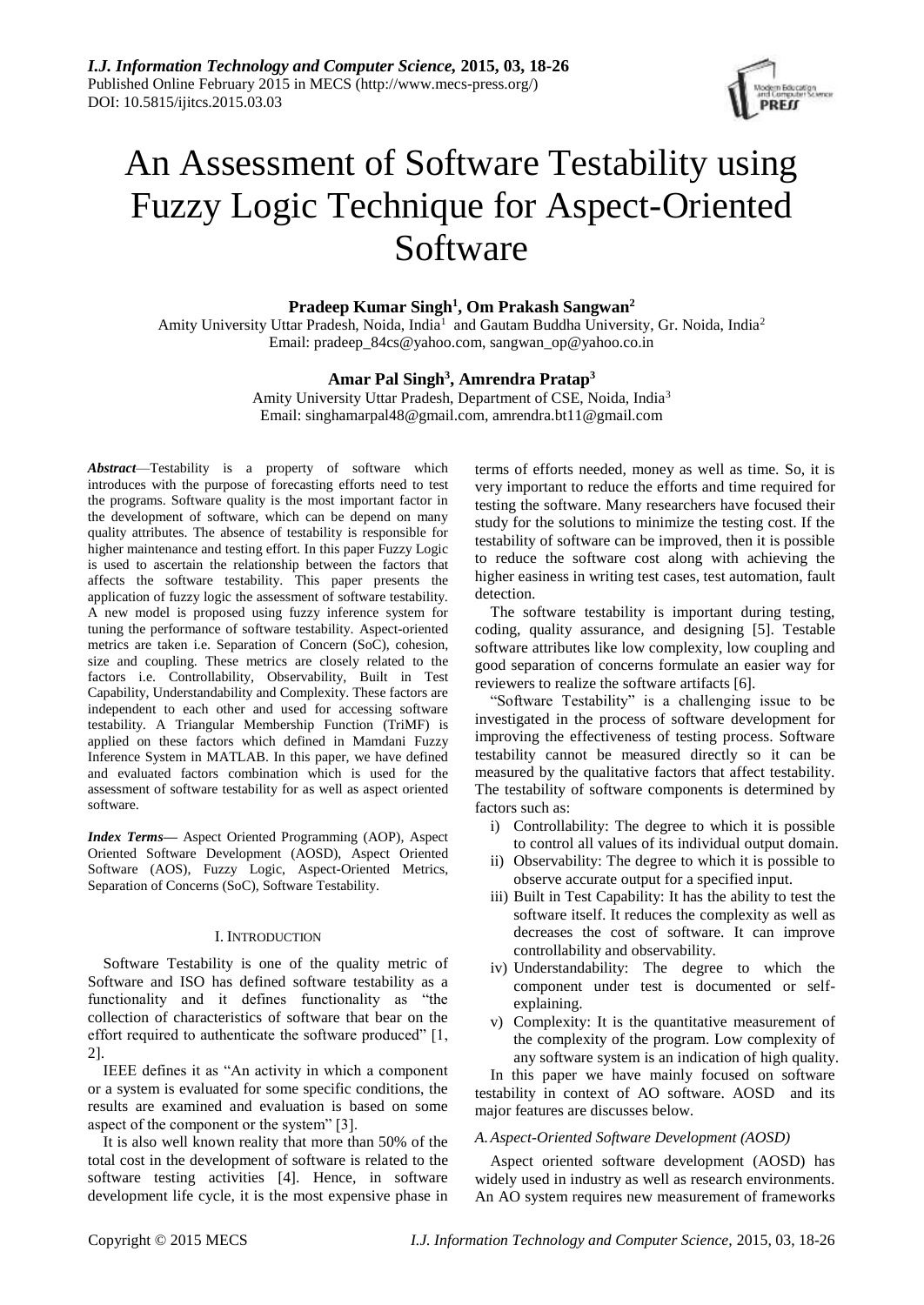to evaluate the maintainability and testability degrees. Sant'Anna *et al.* [7] proposed a model for AO systems makes up of two elements: a quality model and a set of metrics. These elements are derived from existing metrics and familiar principles to keep away from the recreation of well tested results. Based on suggested model, a quantitative assessment, the drawbacks and advantages of the model were discussed for AO software.

Popular programming languages for aspect-oriented systems are AspectC (a C extension), AspectC++ (a C++ extension), AspectXML (a XML extension), AspectL (a LISP extension), AspectJ (a Java extension), CaesarJ and Hyper/J (being used by IBM). This work focused on those aspect-oriented programming languages that have new AO features and almost all the features of Java programming language. In this category, it is founded that AspectJ and AspectJ-like (Springs AOP framework, JBoss etc.), CaesarJ and Hyper/J are most famous programming languages. Aspect-oriented programming was developed to overcome the limitations of programming approaches such as OOP in handling crosscutting concerns. Aspect-orientation offers a new modularization way by separating cross-cutting concerns from non cross-cutting ones.

From the available AOP languages, AspectJ is the most popular and mostly used in research areas. AspectJ [8] is an easy extension to java which presents during the modular execution of crosscutting concerns and description of new constructors. It consists of mainly (i) Join points are code sections in the execution of a software where aspects are applied; (ii) Point-cuts are declarations responsible for selecting join points, that is, detecting which join points the aspect should intercept; (iii) Advices are code used to implement crosscutting concerns; (iv) Introductions (inter-type declarations) are code that structurally modifies a class, adding new members and relationships to it through a declare parents clause; (v) Aspects are entities that encapsulates point cuts, advices, and introductions in a modular code unit, defined similarly to classes [9]. This paper is divided in seven sections.

In first section, introduction of software testability in context of aspect oriented software is discussed, followed by literature review based on factors and metrics which affects software testability. In third part of this paper, aspect oriented design quality metrics are described. In fourth section, fuzzy logic approach is discussed. In fifth section, the simulation of fuzzy model is provided. Finally, results are discussed followed by future scope.

#### II. RELATED WORKS

A number of testability theories have been published till date and the testability concept has been grown with different research states. Some of the important theories given by researches in their paper's and discussions motivate us for the proposed work. However, till date less number of theories deal with AO programs quality evaluation.

Zhao [10] gives the earliest suggestion in the field of coupling measurement for aspect oriented systems. Zhao *et al.* [11] gives aspect cohesion assessment. It is derived from a dependency framework for AO software.

Ceccato *et al.* [12] extend the use of Chidamber and Kemerer's [13] metrics suite for measuring the software aspectization for AO systems.

Sant'Anna *et al.* [7] suggested a metric framework for AO programs. Zhang [14] proposed the size, complexity, coupling between objects, response time, no. of classes for their assessment.

Tsang *et al.* [15] used the CK metrics framework for their assessment for AO systems. The quality factors considered are maintainability, understandability, testability and reusability and the CK metrics is taken into account for evaluation.

Mulo [16] considers the two main factors of testability that are controllability and observability and strongly recommended that these can improve the ability of tester for good control of software.

Wang [17] identified the factors in order to improve testability that are controllability, observability, built in test capability, visibility, operability, simplicity, understandability, suitability.

Pan *et al.* [18] introduces a framework for an aspect oriented testability in which observability and controllability are taken as a factor. This paper mainly focuses on improving software observability.

Bach [19] describes practical testability is a function of five types of testability's i.e. project related testability, value-related testability, subjective testability, intrinsic testability and epistemic testability.

Basili *et al.* [20] gives a quality framework for metrics. According to authors viewpoint, testability degree of AO systems should be accessed through metrics and factors.

Khan *et al.* [21] proposed framework based on testability for object oriented design. In this framework inheritance, encapsulation, cohesion and coupling metrics are used.

Shaheen *et al.* [22] considered a survey on metrics for accessing testability of object oriented systems in which various metrics have been taken to identify the testability for object oriented systems.

Nazir *et al.* [23] proposed a list of commonly accepted factors in order to find out measurable characteristics of software testability.

Abdullah *et al.* [24] describes some observation. Authors mentioned firstly; In order to reducing effort in measuring testability of object oriented design we need to identify a minimal set of testability factors for object oriented development process, which have positive impact on testability measurement and secondly, testability metrics must be selected at the design phase because metric selection is an important step in testability estimation of objects oriented design.

Binder [25] described testability as the cost of disclosing software faults and the relative ease. Binder offers an analysis of the factors which are contributing to the software testability. Binder also listed some of the testability metrics from encapsulation metric, inheritance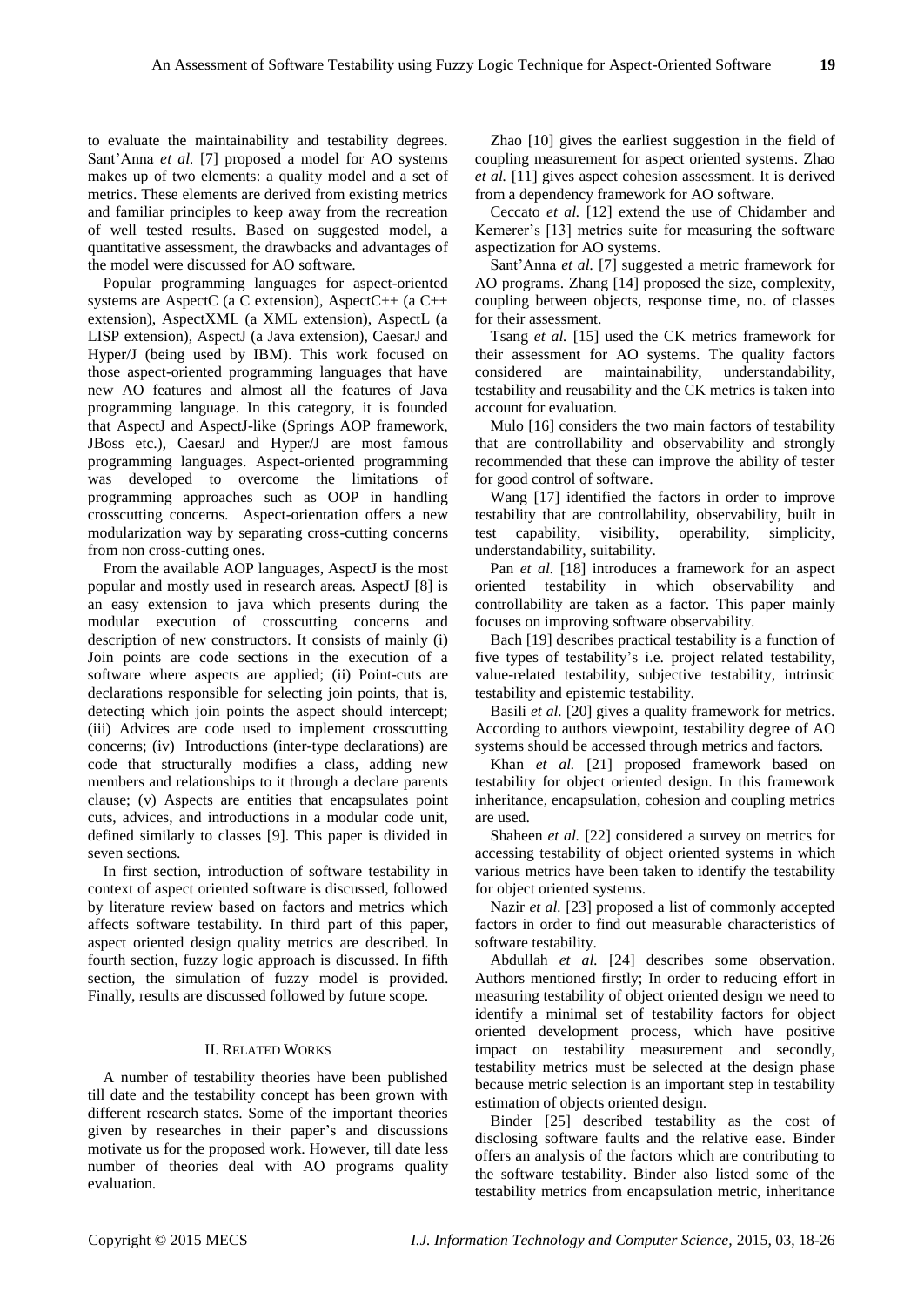metric and polymorphism metric. Encapsulation metric includes public access to data members, lack of cohesion in methods, while some of the inheritances metric are number of children, depth of inheritance tree and also polymorphism metric includes percentage of nonoverloaded calls, percent of dynamic calls. He also said that controllability and observability will ultimately increase the software testability.

Bruce *et al.* [26] recognize the factors which affect testability in object oriented software and classified them in communication factors, inheritance factors and structure factors.

Bach [19] proposed testability factors as are operability, visibility, control, understandability, simplicity, stability, and suitability. Morris [27] tells that the observer pattern can also provides good support for separation of concerns.

Jungmayr [28] described factors that affect testability as separation of concerns, complexity, fault locality, coupling, observability, controllability, built-in-test capability, diagnostic capability, and automatability.

Gao *et al.* [29] identified a framework for the measurement of testability based on the factors i.e. observability, controllability, traceability, process capability and understandability.

Voas *et al.* [30] described testability as the possibility that a part of software fails in subsequently execution during testing. They have suggesting dynamic technique called software sensitive analysis for evaluating the software testability.

Bache *et al.* [31] define testability as a quality attribute to the testing effort needed and test criterion is an important factor of the testing effort.

Singh *et al.* [32] proposed metrics and model based on maintainability assessment for aspect oriented software.

The research by Bruntink *et al.* [33] is mainly concerned with identifying and evaluating the factors of testability in object oriented software and metrics related to the factors, which have been supported by the case studies.

The concept of testability of a software component was initiated by Freedman [34] considering controllability and observability.

Boxall *et al.* [35] determined the level of testability affected by understandability and it can be determined by interface properties.

Singh *et al.* [36] discussed the techniques for fault based mutation testing and tools for AspectJ programs and how these tools can be helpful in evaluating testability.

Piveta *et al.* [37] gives empirical data and analytical evaluation from ten projects which determines the six metrics for aspect oriented software i.e. weighted operations in module, lines of code, number of children, depth of inheritance tree, coupling on advice execution and crosscutting degree of an aspect and talk about how these metrics can be accustomed to recognize weakness in existing aspect oriented software.

Malla *et al.* [38] proposed software testability factors i.e. controllability, observability, understandability, complexity, process capability and related metrics i.e. size metrics, inheritance metrics and coupling metrics.

We have identified from above studies that testability of software can be measured using metrics for aspectoriented system as well as for object-oriented system. Factors of testability i.e. controllability, observability, built in test capability, understandability and complexity can be measured using these design metrics. We have already conducted the detailed analysis on software testability for AO software in our previous work [53] too. A look on the factors that affect software testability is provided in Table 1.

| <b>Authors</b><br>Factors<br><b>Affecting</b><br>Software<br><b>Testability</b> | 1994 [25]<br>Binder      | dualinn                            | 2002 [28]<br>Wang<br>2003 [17 | 2005 [29<br>Gao | Mulo                     | 2007 [16]<br>Maila<br>2012 [38]<br>Bach<br>2013 [19] |                       |
|---------------------------------------------------------------------------------|--------------------------|------------------------------------|-------------------------------|-----------------|--------------------------|------------------------------------------------------|-----------------------|
| Controllability                                                                 | Y                        | Ÿ                                  | Y                             | Ÿ               | Y                        | Ÿ                                                    | Ý                     |
| Observability                                                                   | Ÿ                        | Y                                  | Ÿ                             | Y               | Ÿ                        | Ÿ                                                    | Ÿ                     |
| <b>Built in test Capability</b>                                                 | Y                        | Y<br>$\overline{\phantom{a}}$<br>Y | Ÿ<br>u<br>u,<br>Y<br>2<br>Ÿ   | Y               | ×                        | ×.<br>$\sim$<br>÷<br>Ÿ<br>Ξ<br>5                     | ۷<br>¥<br>Y<br>÷<br>Ÿ |
| Traccability                                                                    | ÷,                       |                                    |                               | Y               | ٠                        |                                                      |                       |
| Automatability                                                                  | $\sim$                   |                                    |                               | ×               | ÷                        |                                                      |                       |
| Understandability                                                               | $\sim$                   | u                                  |                               | Ÿ               | u                        |                                                      |                       |
| <b>Fault Locality</b>                                                           | ÷.                       | Y                                  |                               | ٥<br>υ          | ÷<br>٠                   |                                                      |                       |
| Simplicity                                                                      | ×.                       | c                                  |                               |                 |                          |                                                      |                       |
| Diagnostic Capability                                                           | ٠                        | Y                                  | 2                             | u               | 2                        |                                                      | ü                     |
| Complexity                                                                      | $\overline{\phantom{a}}$ | Ÿ                                  | ٠                             | $\overline{a}$  | $\overline{a}$           | Ϋ                                                    | ٠                     |
| Separation of<br>Concerns                                                       | ×                        | Y                                  |                               | ÷               | ×                        | ж.                                                   | ŧ.                    |
| Availability                                                                    | S.                       | ÷<br>$\qquad \qquad$<br>×          | 2                             | $\sim$          | ÷                        | ×<br>÷<br>ν                                          | Y                     |
| Decomposability                                                                 | $\overline{a}$           |                                    | $\overline{\phantom{a}}$<br>Y | $\,$<br>×       | $\sim$<br>w              |                                                      | Ÿ                     |
| Visibility                                                                      | ÷                        |                                    |                               |                 |                          |                                                      | Ÿ                     |
| Suitability                                                                     | $\overline{\phantom{a}}$ | ۰                                  | Y                             | $\overline{a}$  | $\overline{\phantom{a}}$ | ۰                                                    | Ÿ                     |
| Test suite                                                                      | Ÿ                        | ۰                                  | z                             | ×               | $\sim$                   | ×                                                    | ×                     |
| Development process                                                             | Y                        | $\sim$                             | $\sim$                        | $\alpha$        | $\sim$                   | $\sim$                                               | $\sim$                |
| Coupling                                                                        | $\overline{a}$           | Y                                  | $\overline{a}$                | $\overline{a}$  | $\overline{a}$           | ÷                                                    |                       |
| Stability                                                                       | $\sim$                   | $\overline{\phantom{a}}$           | ۰                             | $\sim$          | $\sim$                   | ×.                                                   | Y                     |
| Operability                                                                     | ÷                        | Ξ                                  | Y                             | $\pm$           | ÷                        | ä.                                                   | Y                     |
| Process Capability                                                              | $\sim$                   | $\sim$                             | u                             | Y               | $\sim$                   | Ÿ                                                    | ä                     |

In Table 1, the factors that are in Italic format also affects the software testability in Aspect Oriented environment as well as for object oriented software. However, remaining factors only affects in object oriented environment. Brief information about the software testability metrics is given in Table 2. In Table 2, the authors that are in Italic format have used aspect oriented environment for qualitative assessment in their research works. A look on software testability metrics and their related factors is reported in Table 3.

Table 2. Metrics of Software Testability

| Authors                      | Metrics |          |          |       |  |  |  |
|------------------------------|---------|----------|----------|-------|--|--|--|
|                              | SoC     | Cohesion | Coupling | Size  |  |  |  |
| Binder 1994 [25]             |         |          |          |       |  |  |  |
| Bruce 1998 [26]              | s       | Υ.       | Y.       |       |  |  |  |
| Jungmayr 2003 [39]           |         |          |          |       |  |  |  |
| Bruntink 2003, 2006<br>40133 |         | Y.       |          | Y     |  |  |  |
| Khan 2009 [21]               | s       | Y        | Y.       | in Go |  |  |  |
| Shaheen 2010 [22]            |         | Y        |          |       |  |  |  |
| Nazir 2010 [41]              |         |          |          |       |  |  |  |
| Exencer 2010 [42]            |         | Υ        |          | Y     |  |  |  |
| Burrows 2010 [43]            | Ϋ       |          |          |       |  |  |  |
| Malla 2012 [38]              |         |          | Υ        | Y     |  |  |  |
| Saraiva 2012 [44]            | Υ       | Y        |          |       |  |  |  |
| Piveta 2012 [37]             |         |          |          |       |  |  |  |
| Huang 2013 [45]              |         | Y        | ٣        |       |  |  |  |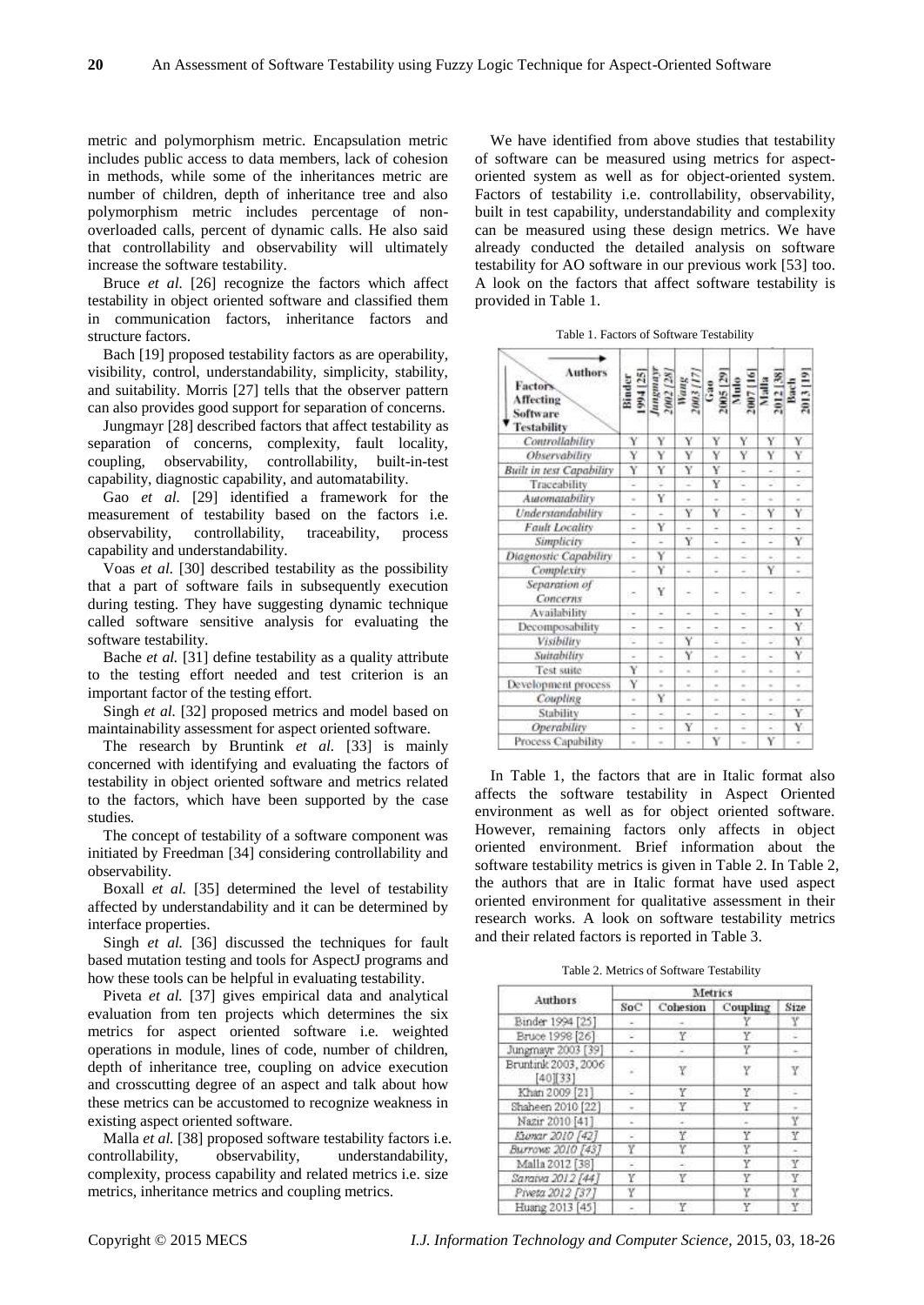Table 3. shows the factors that affects the software testability based the related work.

| <b>Factors</b>              | Metrics                                                  |  |  |  |  |
|-----------------------------|----------------------------------------------------------|--|--|--|--|
| Controllability             | Coupling metrics, Cohesion metrics,<br>Size metrics      |  |  |  |  |
| Observability               | Coupling metrics                                         |  |  |  |  |
| Built in test<br>capability | Cohesion metrics, Coupling metrics                       |  |  |  |  |
| Understandability           | Coupling metrics, Cohesion metrics                       |  |  |  |  |
| Complexity                  | Coupling metrics, Cohesion metrics,<br>McCabe Complexity |  |  |  |  |

Table 3. Factors and related Metrics of Testability

# III. ASPECT-ORIENTED DESIGN QUALITY METRICS

Our approach for evaluation and identification of testability of software is based on software quality factors and their related metrics. The aim of this work is to develop a model for the assessment of testability that can be measured using these metrics. AOSD has straight impact on the separation of the concerns and system size. Some predefined metrics cannot be used directly in aspect oriented software. Hence, AOSD identifies new cross cutting concern techniques and different type of abstractions. Some factors have been extensively recognized in both for OO and AO like coupling, size and cohesion. SoC in AO software differentiate the AOP from OO programming because of crosscutting concerns. We have identified four main metrics for the testability evaluation in AO software.

### *A. Separation of Concerns (SoC)*

Separations of concern is the new metrics. Within [12] first time separation of concern metrics were anticipated. SoC is a well-established standard in software engineering. SoC is the ability to encapsulate, manipulate and identify those sections of software which are related to a particular concern. As yet, these metrics requires the identification of concerns manually. SoC metrics are as follows:

- i) Concern Diffusion over Components (CDC): It contribute for execution of a concern and measures the total number of components that access the primary components using formal parameters, local variables, attribute declarations, throws declarations and return types.
- ii) Concern Diffusion over Operations (CDO): It contribute for concern implementation and measures the total number of primary operations also counts advices and the number of methods which access return types, formal parameters, local variables, throws declarations and constructors.
- iii) Number of Attributes per Concern (NOAconcern): It measures the total number of attributes for every aspect or class.
- iv) Number of Operations per Concern (NOOconcern): It measures total no of operations in every concerns (inherited, public, private).

# *B.Coupling Metrics*

Coupling between objects [46] can be defined as no. of coupled classes within all classes. Low coupling is desirable for better design. In [13], a metric suite for OO is provided and coupling is considered as one of the main metrics in framework. Coady *et al.* [47] provides separate set of metrics for couplings in aspect oriented. Coupling metrics are as follows: (i) Coupling between Objects (CBO) (ii) Depth of Inheritance Tree (DIT), (iii) Number of Children (NOC).

#### *C.Cohesion Metrics*

The measurement of cohesion for a component is the proximity of the relationship in internal components. The measurement is based on the methods of a class and how those methods are correlated to each other. Fenton *et al.* [48] defined cohesion in more illustrative way. Main cohesion metric is LCOM. If the value of LCOM becomes higher then cohesion is low.

#### *D. Size Metrics*

Size metrics are dependent on the length of program. We can measure it by LOC. As an aspect viewpoint it might be count a pointcut as a code line. In [13], LOC metric has been measured and avoids duplicacy in lines by writing pointcuts. For determining physical code and design the size metrics are as follows:

- i) Number of system components (NOSC): It measures only the component names for the number of aspects and classes in the system. It is also known as Vocabulary Size (VS).
- ii) Lines of Code (LOC): It measures the number of code lines, comment lines, blank lines and documentation lines are not counted as part of LOC. It is one of the traditional metric for measuring size of the project.
- iii) Number of Attributes (NOA): It measures the number of attributes for every component. As per our generic framework, inherited attributes have also been included in counting.
- iv) Number of Operations (NOO): It measures the number of operations for every component. It also includes inherited operations in our framework.
- v) Number of Statements (NOS): It measures the number of statements in a method.
- vi) Weighted Operation per Component (WOC): It counts the complexity of a component by counting the number of arguments of the operations.

As, testability of AO Software mainly depends on the metrics such as (i) Separation of Concerns (SoC), (ii) Cohesion, (iii) Coupling and (iv) Size. These metrics relates to the factors i.e. controllability, observability, built in test capability, understandability and complexity. In order to access testability of AOS, it is also very difficult to determine percentage of contribution of these metrics in testability. To overcome these difficulties, we adapted fuzzy logic technique considering the four metrics as input variable and testability as output variable.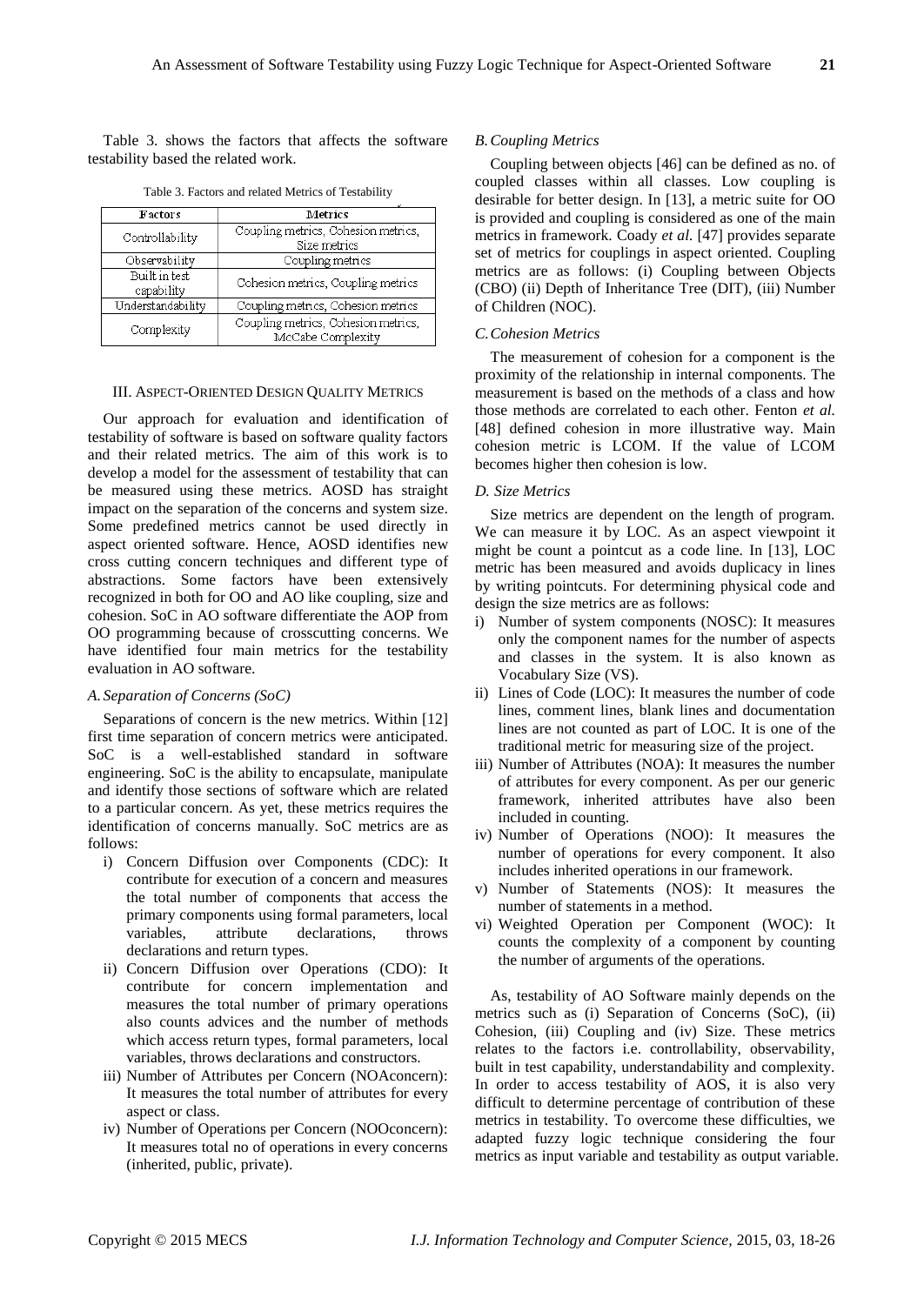# IV. FUZZY LOGIC

Fuzzy logic is a systematic technique to solve the problems that are very complex to understand quantitatively. It is a tool which deals with uncertainty and imprecision [49]. It is less dependent on historical data and fuzzy model can be built with less data [50, 51].

The fuzzy system accepts vague statements and imprecise data using the available membership functions and gives decisions as shown in Fig.1.



Fig. 1. Fuzzy Logic System

The fuzzy model gives mapping from input to output. Architecture includes four different modules. The fuzzification module converts the crisp input values into fuzzy values. Fuzzy values are forwarded by an interface engine derived from rule base in the knowledge base given by domain experts. Finally, defuzzification module converts fuzzy data to crisp values. The fuzzy model architecture is shown in Fig. 2.

In this proposed work, testability of AO system is a measure of different factors: Controllability, Observability, Built in Test Capability, Understandability and Complexity. These factors are independent to each other. These joined factors used in the measurement for the dependent variable i.e. testability because we can not directly measure the testability.



Fig. 2. Fuzzy Model

The proposed fuzzy logic considers all these factors as inputs and finally gives a crisp value of testability using rule base. All input values are categorized as low, medium and high. The output testability is categorized as very low, low, medium, high and very high. A rule base is created using all feasible arrangements of inputs. Fuzzy Inference System (FIS) includes the following module which is shown in Fig. 3.

- i) FIS Editor: It shows information related to fuzzy inference system to handle the complex problems for the system.
- ii) Membership Function Editor: It describes the shapes of all the membership functions related to every factor.
- iii) Rule Editor: It is used for editing the rules which determines the behavior of the problem.
- iv) Rule Viewer: It is used to see the rule base i.e. how an individual rule affects the results.

v) Surface Viewer: It is used to see the graph on the basis of given inputs and the output for the system.



V. SIMULATION AND EXPERIMENTATION

In this section, the trained fuzzy inference system and proposed fuzzy model with inputs i.e. Controllability, Observability, Built in Test Capability, Understandability and Complexity to predict software testability as output given in Fig. 4.



Fig. 4. Software Testability Model with 5 inputs, 1 output, 243 rules

All inputs are categorized into membership function i.e. low, medium and high and the software testability as output is categorized as very low, low, medium, high and very high. Triangular membership function is used to categorize the inputs and output scaled between [0 1] scale as follows:

For inputs, Low [0 0.185 0.37], Medium [0.31 0.495 0.68], High [0.63 0.815, 1] and For output, Very Low [0 0.1171 0.2341], Low [0.192 0.317 0.422], Medium [0.382 0.4985 0.6151], High [0.5732 0.6907 0.8082], Very High [0.7685 0.8842 1]

All 243 rules created and inserted in rule base, which represents all possible combinations of inputs i.e. 3^5 (243) sets. Some of the proposed rules are as follows:

Rule 1: If Controllability is high and Obsesrvability is high and BIT Capability is high and Understandability is high and Complexity is high then Testability is very low.

Rule 2: If Controllability is high and Obsesrvability is high and BIT Capability is low and Understandability is low and Complexity is low then Testability is low.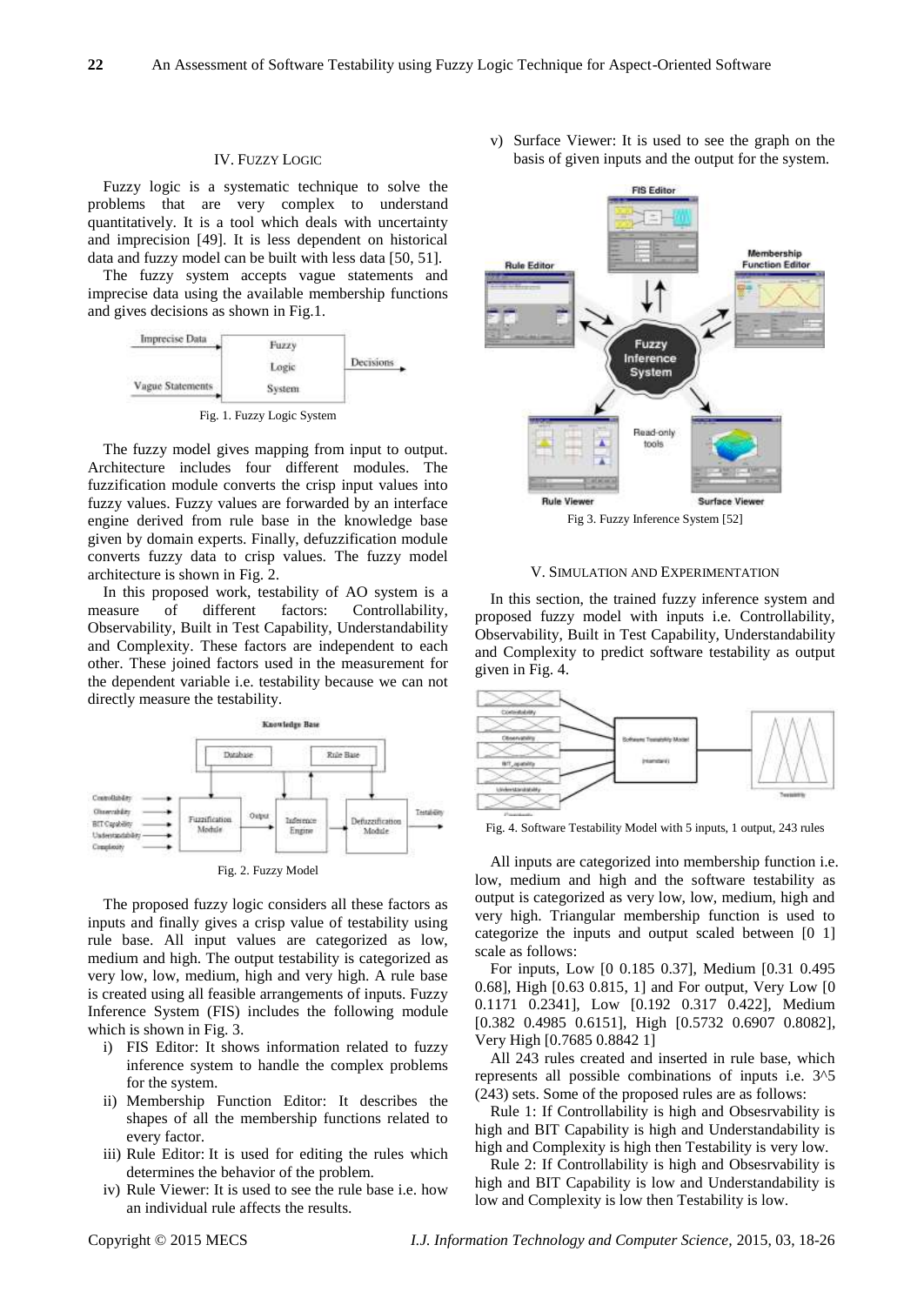Rule 3: If Controllability is medium and Obsesrvability is medium and BIT Capability is medium and Understandability is medium and Complexity is medium then Testability is medium.

Rule 4: If Controllability is low and Obsesrvability is low and BIT Capability is low and Understandability is high and Complexity is low then Testability is high.

Rule 5: If Controllability is low and Obsesrvability is low and BIT Capability is low and Understandability is low and Complexity is high then Testability is very high.

High testability signify the high testing effort and cost which may lead to further higher maintainability and maintenance cost too. Details about the proposed fuzzy system are provided in Table 4.

Table 4. Details of the System used

| Name of the system         | 'Testability' |
|----------------------------|---------------|
| Type of model              | Mandani'      |
| <b>MATLAB</b> version      | 7.8.0         |
| No. of inputs              | 15            |
| No. of outputs             |               |
| No. of rules               | 243.          |
| No. of MF's used in inputs | 3             |
| No. of MF's used in output |               |
| Range                      | [0, 1]        |

Membership function for Controllability as input 1 in fuzzy logic tool is shown in Fig. 5.



Fig. 5. Membership Function

All 243 rules are created a rule base is made which represents all possible combinations of inputs i.e. (243) sets as shown in Fig. 6.

|  |  |                         |  |  |  | Controlled May Inches (Construction), in Inchi and Fill: Canadilly in New Anti-Trade-Essedantis in Inpl a seal (Complete) of a laght them<br>2. Y-Cortoshelitty in tegtoami (Observability is medium) and (SIT) Capability is tepto and (Societative is that complete the might than (Tendatible is level (1)<br>3. Fr:Controllately in Ngh) and (Observability to low) and (BT-Capability is high) and (Understandsdilty is high) and (Complexity is high) then (Testanlity is low) (T).<br>F (Controllability is high-and (Counnability is right) and (BIT) Capability is tradiately and (Cooperated and the photostep is toget/then (Testability is bow) (1)<br>5. If (Controllatility) and (Closervalility) is medium) and (ERT) Capability is medium) and (Christmateday is high) and (Completily) is highly then (Testability is bive<br>Fill consulating in high-and (Downstally is toyo and (BF) Capability in mediant) and (Understandably is high) and (Conseiouty is high) then (Testalith, is modured if<br>7. If (Controllability in high) and (Conervatelly in high) and (BIF Capability is box) and (Understandability is high) and (Complete) in high) then (Testatility in box) (1)<br>http://www.analysingsty.andrickservabiltyisinedum) and ERT Capabiltyisiowy und Outdentendability is highly and Compared in highly terry Festantity is small and it<br># (Controllatility in high) and (Downvistility is own) and (SFT Capability is law) and (Understandability is high) and (Complexity is high) in high (Tie<br>If (Controlled/Ity is high) and (Observability is high) and (EF) Capability is high) and (Understandability is medium) and (Conglesty in high) then (Testak |  |  |  |
|--|--|-------------------------|--|--|--|-------------------------------------------------------------------------------------------------------------------------------------------------------------------------------------------------------------------------------------------------------------------------------------------------------------------------------------------------------------------------------------------------------------------------------------------------------------------------------------------------------------------------------------------------------------------------------------------------------------------------------------------------------------------------------------------------------------------------------------------------------------------------------------------------------------------------------------------------------------------------------------------------------------------------------------------------------------------------------------------------------------------------------------------------------------------------------------------------------------------------------------------------------------------------------------------------------------------------------------------------------------------------------------------------------------------------------------------------------------------------------------------------------------------------------------------------------------------------------------------------------------------------------------------------------------------------------------------------------------------------------------------------------------------------------------------------------|--|--|--|
|  |  | <b>Cheese skilly to</b> |  |  |  | (Fider Film for 4)                                                                                                                                                                                                                                                                                                                                                                                                                                                                                                                                                                                                                                                                                                                                                                                                                                                                                                                                                                                                                                                                                                                                                                                                                                                                                                                                                                                                                                                                                                                                                                                                                                                                                    |  |  |  |
|  |  | <b>u</b> dur            |  |  |  | hadun<br>Ψ<br>riane                                                                                                                                                                                                                                                                                                                                                                                                                                                                                                                                                                                                                                                                                                                                                                                                                                                                                                                                                                                                                                                                                                                                                                                                                                                                                                                                                                                                                                                                                                                                                                                                                                                                                   |  |  |  |
|  |  |                         |  |  |  |                                                                                                                                                                                                                                                                                                                                                                                                                                                                                                                                                                                                                                                                                                                                                                                                                                                                                                                                                                                                                                                                                                                                                                                                                                                                                                                                                                                                                                                                                                                                                                                                                                                                                                       |  |  |  |

Fig. 6. Proposed Fuzzy Model Rule Base

Using a rule viewer shown in Fig. 7, testability is measured using five values of input factors.

Testability can be examined by some changes in the above rule viewer are shown in Fig. 8, which reflects the change in output. That is, for a set of inputs [0.8, 0.8, 0.8, 0.8, 0.2], the output is 0.117 which is the best result for testability.



Fig. 7. Rule Viewer



Fig. 8. Rule Viewer with changed values

# VI. DISCUSSION OF RESULTS

This paper discusses testability in relation to AO Software. It identifies the factors which affecting testability and sets up a relationship on these factors for testability. Proposed model based on five factors: Controllability, Observability, Built in Test Capability, Understandability and Complexity for accessing Software Testability levels using AI techniques by Fuzzy Logic.

Some values assumed for Controllability, Observability, Built in Test Capability, Understandability and Complexity is taken as inputs and triangular membership function is used to defined in MATLAB in order to predict the Testability as output.

Proposed model categorized inputs as low, medium and high and testability as a output which is categorized as very low, low, medium, high, and very high. Total 243 rules are created based on expert advise and inserted in the rule base, which represents all the probable combinations of inputs i.e. (243) sets. Using rule viewer, testability can be determined by the proposed testability model using fuzzy logic.

For inputs [0.5, 0.5, 0.5, 0.5, 0.5]

 For Triangular Membership Functions (trimf), the testability is determined by taking all five values of input factors is 0.499 which is medium as shown in rule 3.

But for different inputs that is,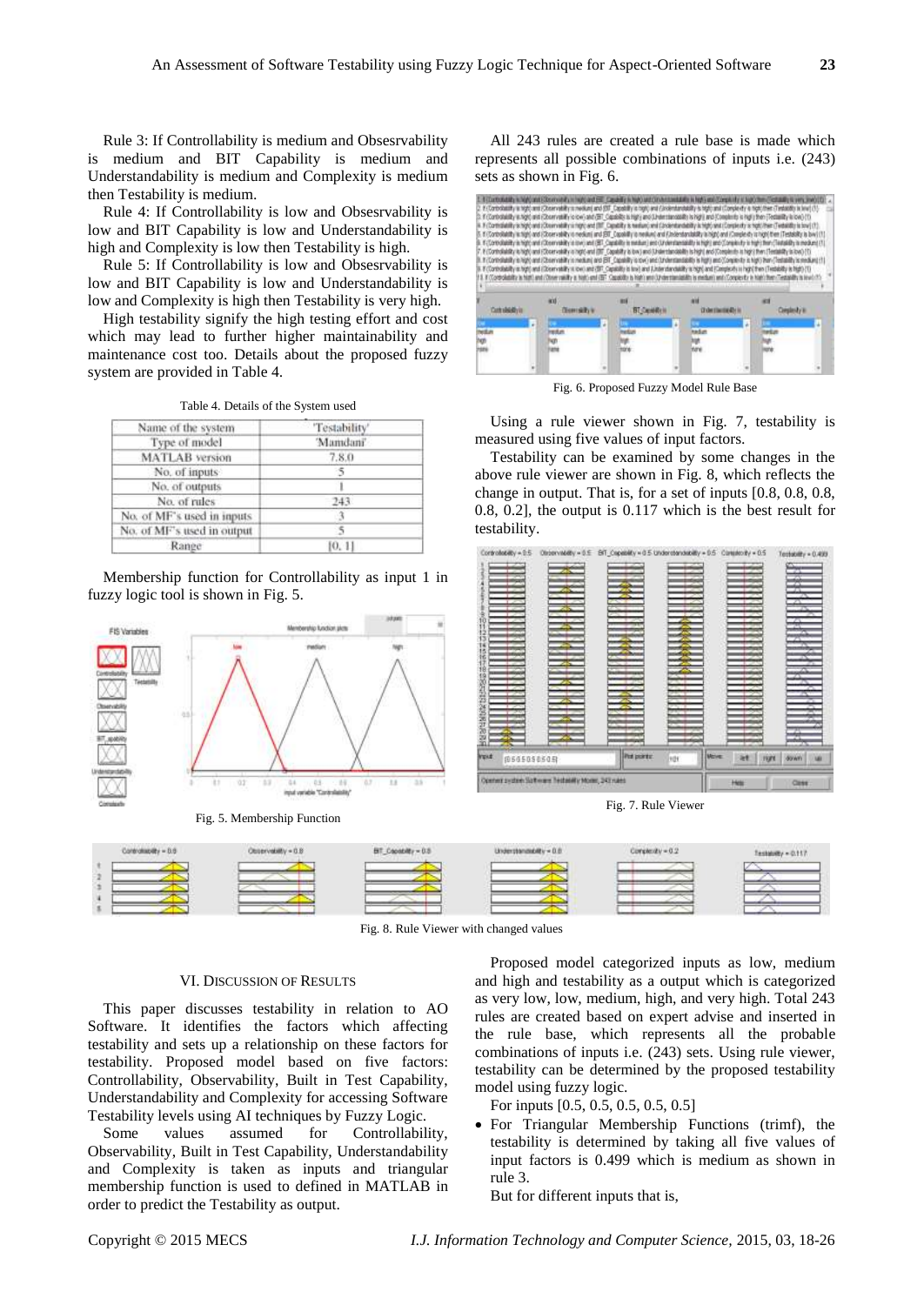• For a set of inputs  $[0.8, 0.8, 0.8, 0.8, 0.2]$ , the output is 0.117 i.e. Very Low which means best testability.

Rule-2 shows software testability value low & Rule-1 shows testability very low. This is shown in Fig. 9.



It has been identified based on expert advice and judgment that for best Testability of software, its Controllability, Observability, Built in Test Capability, and Understandability should be High whereas Complexity should be Low. Best testability is the ability of AO software to validate modified software where less

testing efforts are required. A three-dimensional plot is given in Fig. 10 that represents the surface view which mapped from controllability and observability factor on input axex (X and Y) to testability on output axes  $(Z)$ . As similar to Fig. 10, more 3D figures can be drawn by considering another set of inputs and outputs ( testability).



Fig. 10. Surface view w.r.t. inputs Controllability and Observability and output as Testability

### *A.Defuzzification*

Defuzzification is a technique to produce a quantitative solution in fuzzy system. The fuzzy output needs to convert in a scalar quantity output. This process is called defuzzification.

One of the defuzzification technique is center of gravity also known as centroid method. In this implementation COG method is used for the aggregated output of 243 rules. COG method using (1), is applied on the output for testability as shown in Fig. 11.



It is the most accurate technique for defuzzification and formula is

$$
x^* = \frac{\sum A \overline{x}}{\sum A}
$$
  
x^\* = 0.0833 / 0.1666  
x^\* = 0.4997 (1)

Where  $x^*$  is the defuzzified output, A shows the area of segment and  $\bar{x}$  is the corresponding centroid. The testability for the inputs appeared above is 0.499 that is same as evaluated above. Hence our proposed fuzzy model is validated against the COG method by defuzzification and same result has been achieved for software testability.

#### VII. CONCLUSION AND FUTURE PROSPECTS

Present work adopts fuzzy inference system for the assessment of testability of AO Software. It is less dependent on historical data and fuzzy model can be built little data which is the major advantage of this approach. Fuzzy helps in automate the process of identifying the testability using metrics. The result shows that suggested model can also be used to predict testability of aspectoriented software system, which helps in reducing efforts needed in development and improve the quality of the system.

Software Testability is widely used now a day. It has great potential to improve and maintain software systems. In future prospects, Neural Network, Support Vector Machine may be used to predict testability. The main aim of this paper is to estimate testability for AO software because it can help in reducing the maintenance efforts and cost too. Software professionals may also use this approach to measure testability of AO software and forecast the testing and maintenance efforts, cost too.

#### ACKNOWLEDGMENT

We would like to thank the faculty of Amity University for helping us in refining the objective and Amity University for providing us research environment and facilities. We also like to extend our thanks to Dr. Arun Sharma, Professor, CSE, K.I.E.T. Ghaziabad for his valuable suggestions.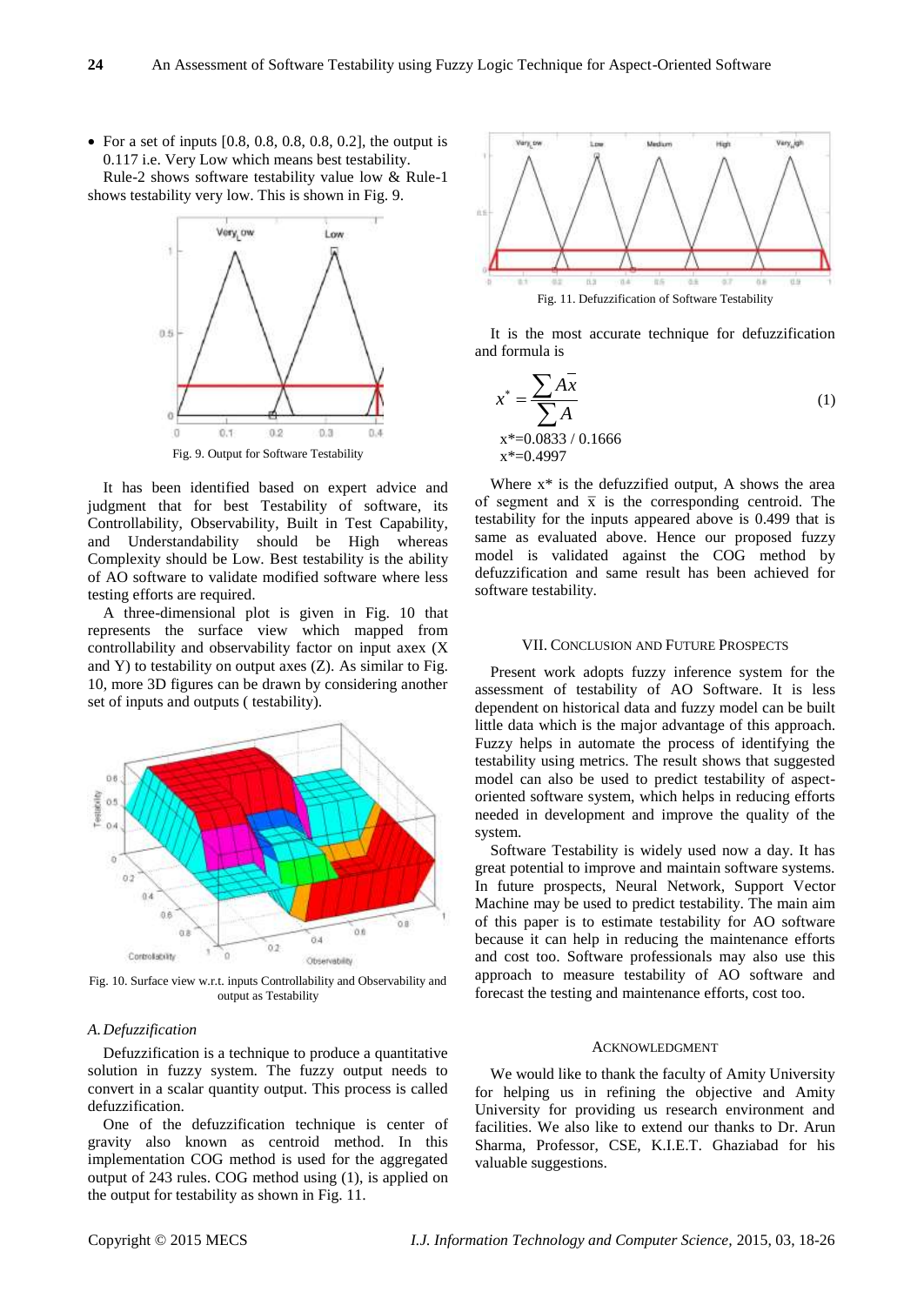#### **REFERENCES**

- [1] Bruntink Magiel, Deursen Arie Van, "Predicting Class Testability using Object-Oriented Metrics", Published in Proceedings 4th IEEE International Workshop on Source Code Analysis and Manipulation, pp. 136-145, Chicago, IL, US, September 2004.
- [2] ISO 9126, International Organization for standardization.
- [3] IEEE Standard Glossary of Software Engineering Terminology, IEEE, 1990.
- [4] Mary Jean Harrold, "Testing: a Roadmap", Published in Proceeding's of the Conference on The Future of Software Engineering, pp. 61-72, Limerick, Ireland, 2000.
- [5] Voas Jeffrey M., Miller Keith W., "Improving the Software Development Process using Testability Research", at NASA-Langley Research Center, pp. 114- 121, IEEE Software, 1992.
- [6] Jungmayr Stefen, "Reviewing Software Artifacts for Testability", at FernUniversität Hagen, Praktische Informatik III, Feithstrasse 142, D-58084 Hagen, EuroSTAR, Barcelona, Spain, 1999.
- [7] SantAnna C., Garcia A., Chavez C., Lucena C., Staa A. von, "On the Reuse and Maintenance of Aspect Oriented Software: An Assessment Framework", Published in Proceedings of XVII Brazilian Symposium on Software Engineering, PUC-Rio, Computer Science Department, TecComm, 2003.
- [8] Kiczales G., Hilsdale E., Hugunin J., Kersten M., Palm J., Griswold W.G., "An Overview of AspectJ". Published in Proceedings of the 15th European Conference on Object Oriented Programming, Springer, Heidelberg, Berlin, pp. 327–353, 2001.
- [9] Santos R.P., Costa H.A.X., Parreira Júnior P.A., Amâncio A.F., Resende A.M.P., Werner C.M.L., "An Approach Based on Maintainability Criteria for Building Aspect-Oriented Software Implementation Model", INFOCOMP Journal of Computer Science, Special Edition, pp. 11-20, 2009.
- [10] Zhao Jianjun, "Measuring Coupling in Aspect Oriented Systems", Published in Proceedings 10th International Software Metrics Symposium, Information Processing Society, Japan, 2004.
- [11] Zhao Jianjun, Xu Baowen, "Measuring Aspect Cohesion", Published in Proceedings of International Conference on Fundamental Approaches to Software Engineering, pp.54- 68, Springer-Verlag, Barcelona, Spain, 2004.
- [12] Ceccato Mariano, Tonella Paolo, "Measuring the Effects of Software Aspectization", Published in WCRE: 1st Workshop on Aspect Reverse Engineering, 2004.
- [13] Chidamber S.R., Kemerer C.F., "A Metrics Suite for Object Oriented Design", Software Engineering, IEEE Transactions, Vol. 20, No. 6, 476–493, 1994.<br>Zhang Charles, Jacobsen Hans-Arno, "Quantifying
- $[14]$  Zhang Charles, Jacobsen Hans-Arno, Aspects in Middleware Platforms in AOSD", Published in Proceedings of the 2nd International Conference on Aspect Oriented Software Development, ACM Press, pp. 130–139, New York, NY, USA, 2003.
- [15] Tsang Shiu Lun, Clarke Siobhán, Baniassad Elisa, "Object Metrics for Aspect Systems: Limiting Empirical Inference based on Modularity", Technical report, Distributed Systems Group, Dublin, Ireland, 2000.
- [16] Mulo Emmanuel, "Design for Testability in Software Systems", Master's Thesis, submitted to Delft University of Technology, Netherland, 2007.
- [17] Wang Yingxu, "Design for Test and Software Testability", University of Calgary, 2003.
- [18] Pan Nankai, Song Eunjee, "An Aspect-oriented Testability Framework", ACM, RACS'12, San Antonio, TX, USA, 2012.
- [19] Bach James, "Heuristics of Software Testability", Satisfice, Inc., Version 2.2, 2013.
- [20] Basili V., Briand L., Melo W., "A Validation of Object-Oriented Design Metrics as Quality Indicators", IEEE Transactions on Software Engineering, Vol. 22 No. 10, pp. 751-761, 1996.
- [21] Khan R.A., Mustafa K., "Metric based Testability Model for Object-Oriented Design (MTMOOD)", ACM SIGSOFT Software Engineering Notes, Vol. 34, No. 2, 2009.
- [22] Shaheen Muhammad Rabee, Bousquet Lydie du, "Survey of Source Code Metrics for Evaluating Testability of Object-Oriented Systems", ACM Transactions on Computational Logic, 2010.
- [23] Nazir Mohd, Khan Raees A., "Software Design Testability Factors: A New Perspective", Published in Proceedings of the 3rd National Conference on Computing for Nation Development, 2009.
- [24] Abdullah, Srivastava Reena, Khan M.H., "Testability Estimation of Object Oriented Design: A Revisit", IJARCCE, Vol. 2, Issue 8, 2013.
- [25] Binder Robert V., "Design for testability in object-oriented systems," Communications of the ACM, vol. 37, No. 9, pp. 87-101, 1994.
- [26] Bruce W.N. Lo, Shi Haifeng, "A Preliminary Testability Model for Object-Oriented Software", published in Proceeding of International Conference on Software Engineering, IEEE, Education Practice, pp. 330-337, 1998.
- [27] Morris Stephen B., "Design Patterns in Java: The Observer", Pearson Education, InformIT, 2007.
- [28] Jungmayr Stefen, "Testability during Design", Published in Proceedings of the GI Working Group Test, Analysis and Verification of Software. Softwaretechnik-Trends. Verification of Software, Potsdam, pp. 10-11, 2002.
- [29] Gao Jerry, Shih Ming-Chih, "A Component Testability Model for Verification and Measurement", published in Proceedings of the 29th Annual International Computer Software and Applications Conference, IEEE Computer Society, pp. 211–218, 2005.
- [30] Voas Jeffrey M., Miller Keith W., "Software Testability: The New Verification," IEEE Software, vol. 12, pp. 17-28, 1995.
- [31] Bache Richard, Mullerburg Monika, "Measures of Testability as a basis for Quality Assurance", Software Engineering Journal, vol. 5, no.2, pp. 86-92, 1990.
- [32] P.K. Singh, O.P. Sangwan, "Aspect Oriented Software Metrics Based Maintainability Assessment: Framework and Model", published in proceeding's of Confluence-2013, The Next Generation Information Technology Submit, 26<sup>th</sup> -27<sup>th</sup> September, Amity University, Noida, India 2013.
- [33] Bruntink Magiel, Deursen Arie van, "An Empirical Study into Class Testability," Journal of Systems and Software, vol. 79, pp. 1219-32, 2006.
- [34] Freedman Roy S., "Testability of Software Components", IEEE Transactions on Software Engineering, vol. 17, no.6, pp.553-564, 1991.
- [35] Boxall M.A.S., Araban S., "Interface Metrics for Reusability Analysis of Components", Published in Proceedings of Australian Software Engineering Conference, pp. 40-46, Melbourne, Australia, 2004.
- [36] P.K. Singh, O.P. Sangwan, Arun Sharma, "A Systematic Review on Fault Based Mutation Testing Techniques and Tools for Aspect-J Programs", published in proceeding's of 3rd IEEE International Advance Computing Conference,